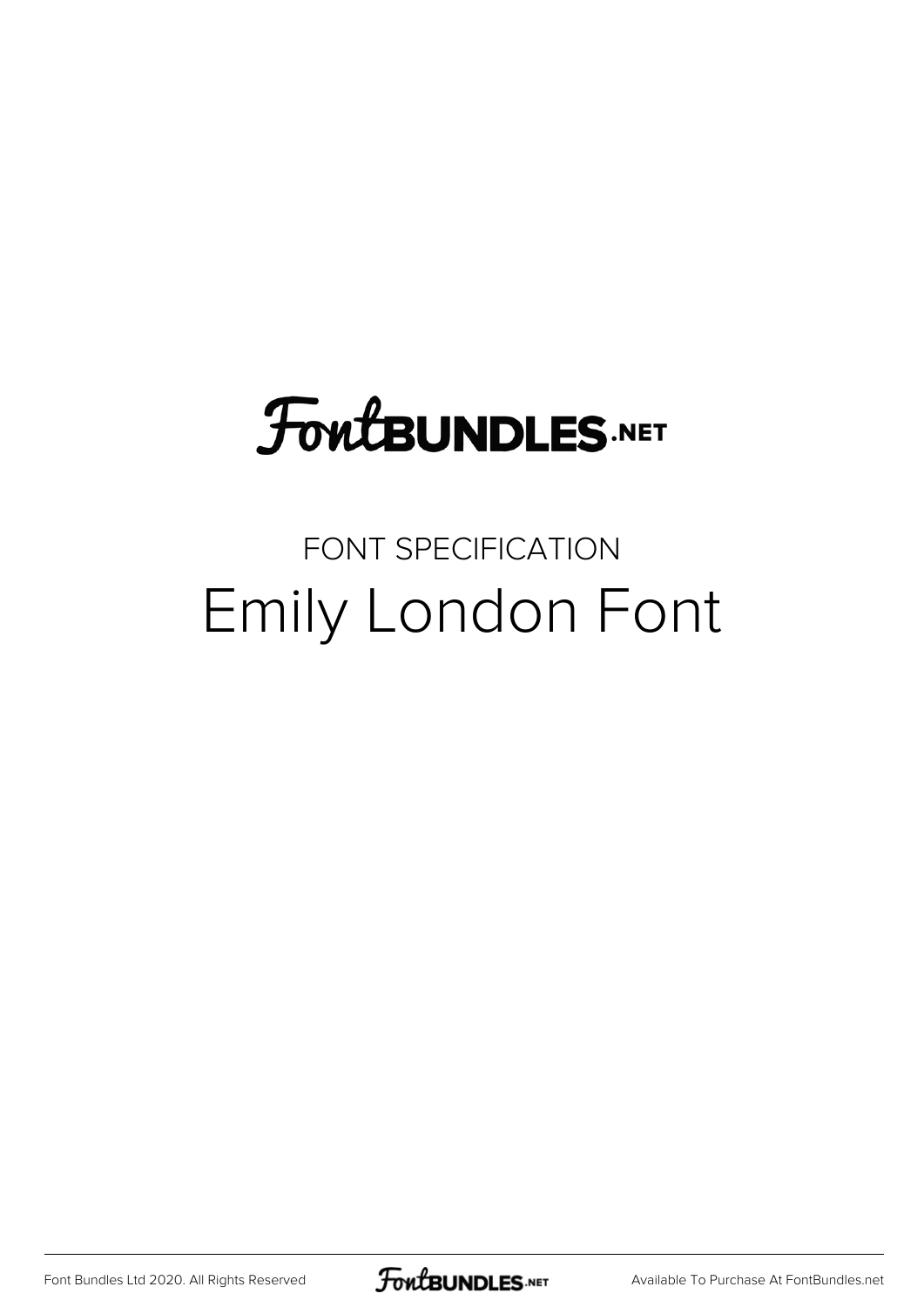#### **Emily London - Regular**

**Uppercase Characters** 

## ABCDE7GHIJKLMNOPO RSTUWWX4Z

Lowercase Characters

abcdetghijklnnoparstuvwxyz

**Numbers** 

#### 0123456789

Punctuation and Symbols



All Other Glyphs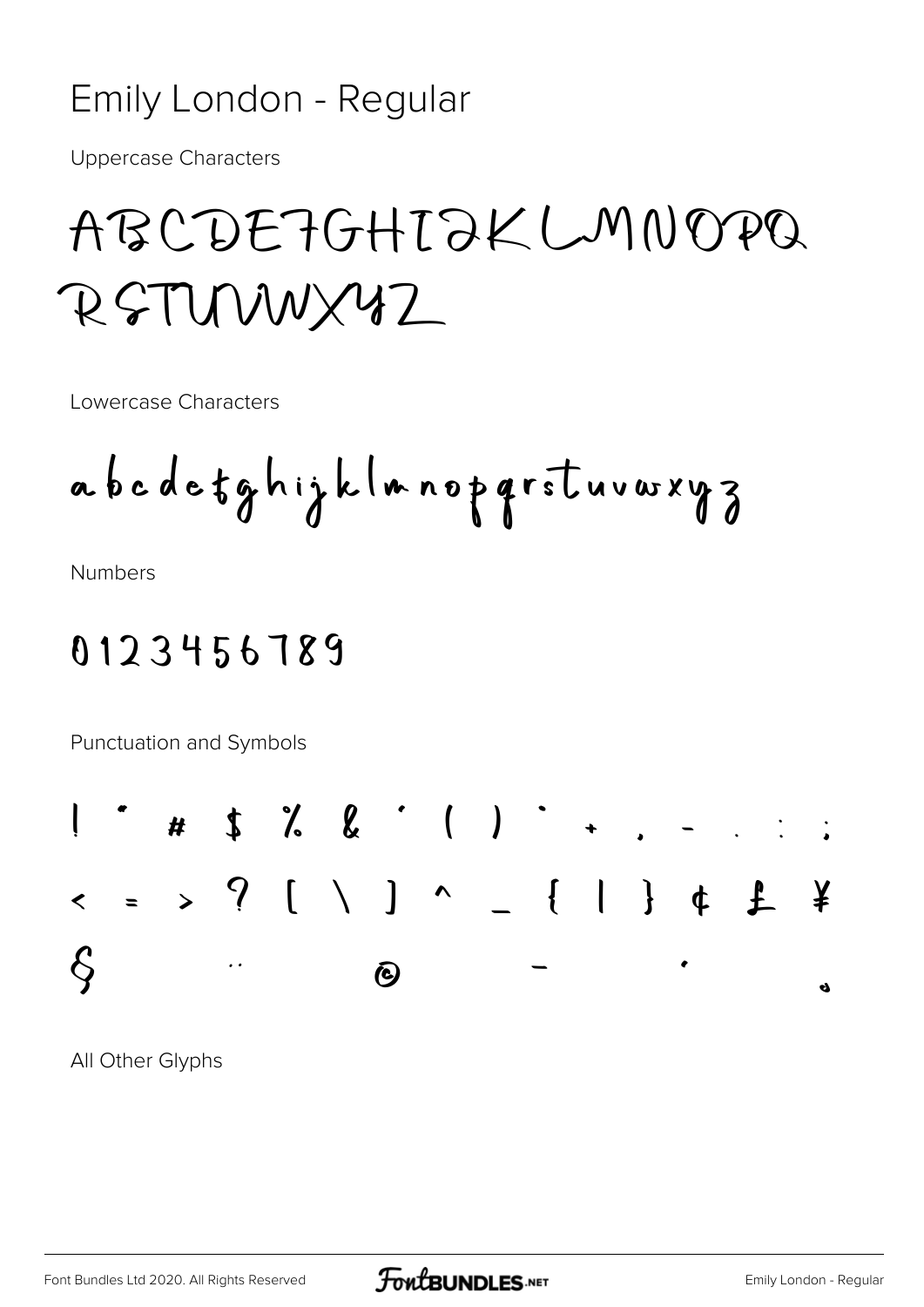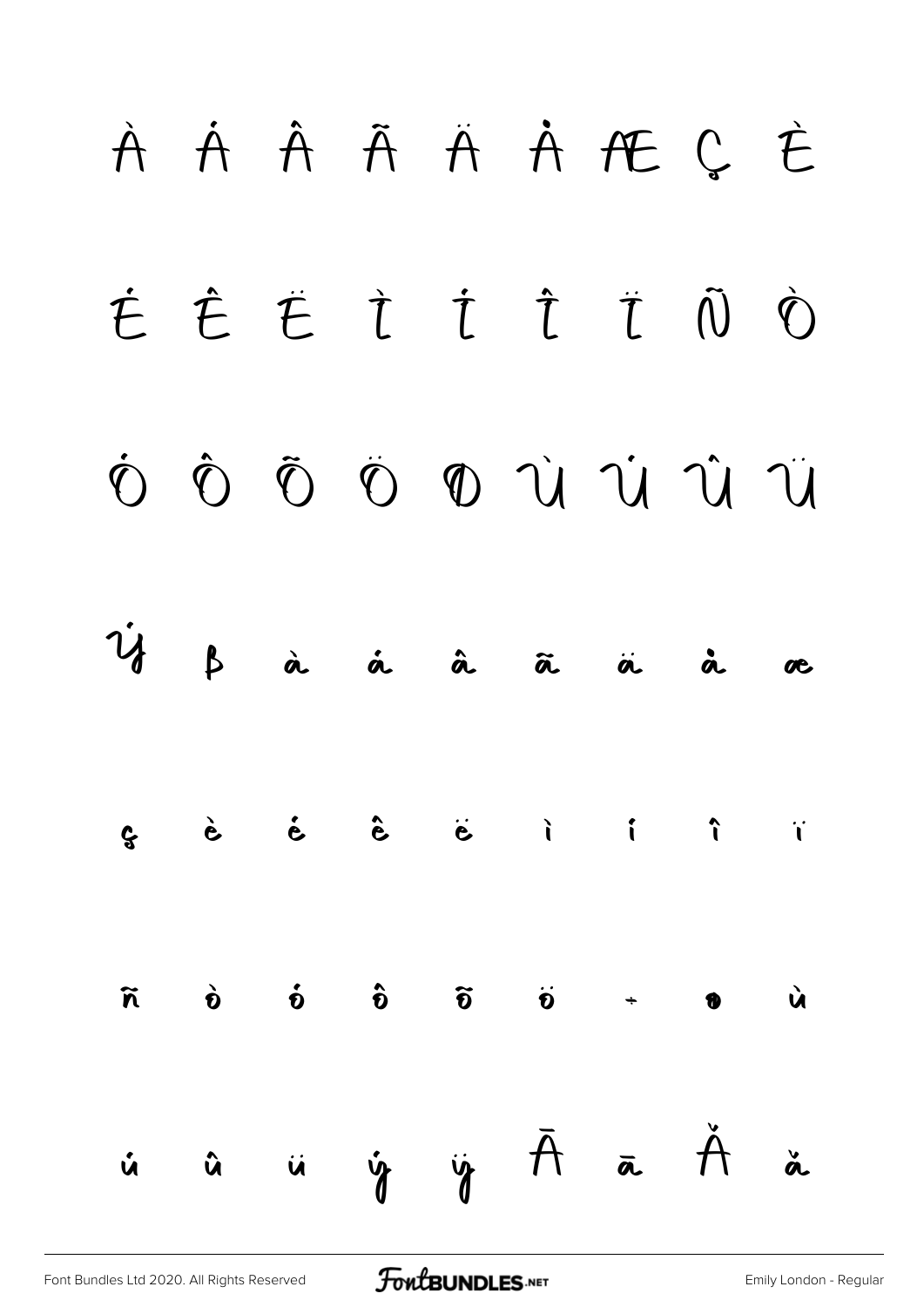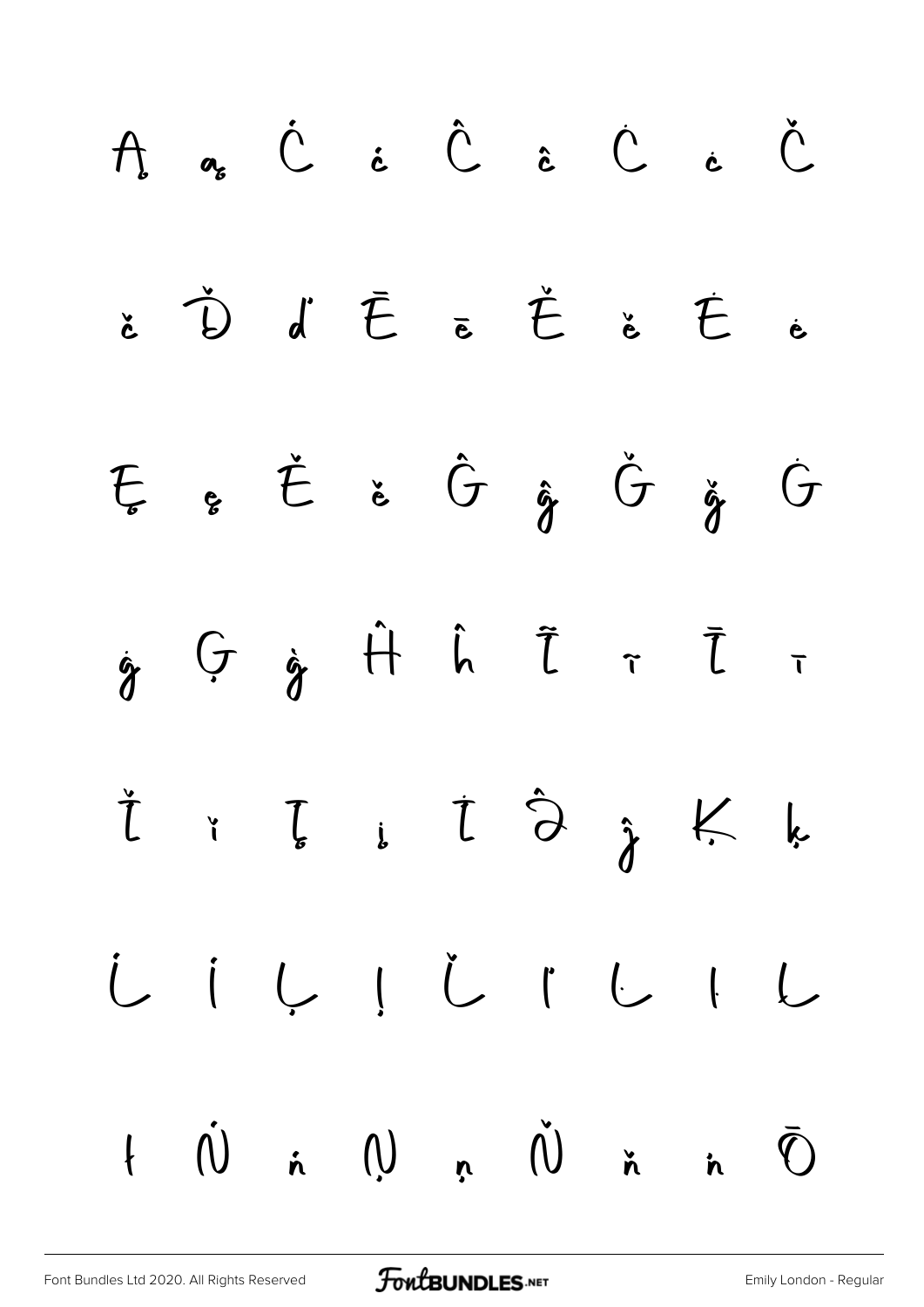